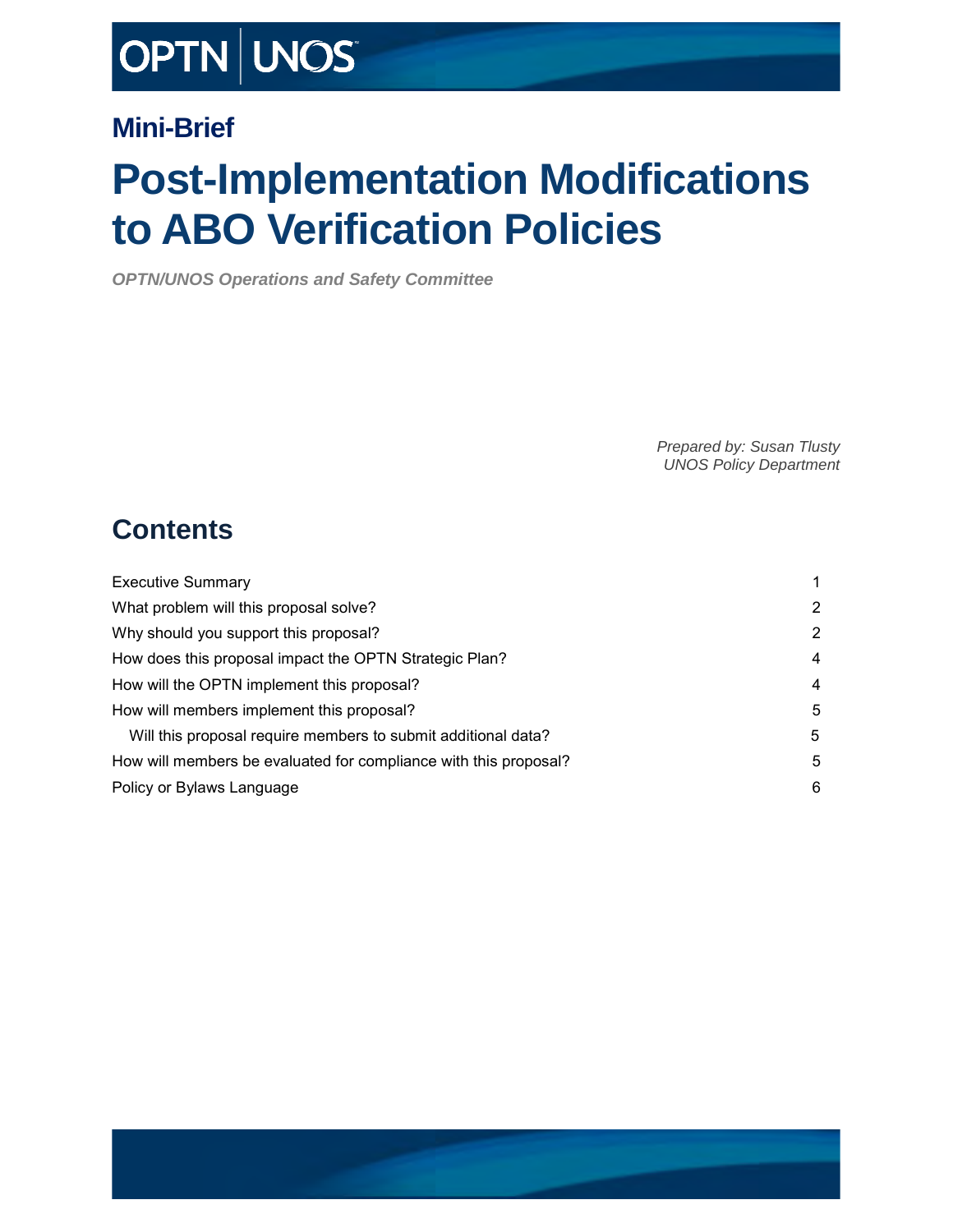# **Post-Implementation Modifications to ABO Verification Policies**

*Sponsoring Committee: Operations and Safety*

*Affected Policies:* 2.15 B (Pre-Recovery Verification), 5.8.A (Pre-Transplant Verification Prior to Organ Receipt), 5.8.B (Pre-Transplant Verification Upon Organ Receipt), and 14.7 (Living Donor Pre-Recovery Verification) *Public Comment Period: 8/15/2016 - 10/15/2016 (Infectious disease verification to enhance* 

## <span id="page-1-0"></span>**Executive Summary**

This proposal contains policy modifications to the recently approved and implemented ABO verification policies. These modifications are a combination of:

- Modifications that were released for public comment as part of the infectious disease verification proposal. This proposal has been delayed for further development. These specific modifications received no negative feedback as they were not adding requirements but only reformatting existing requirements.
- Clarifications and modifications requested as part of the committee's post implementation evaluation of the ABO verification proposal. One proposed change provides clarification, other changes modify what can be used to verify items, and one change eliminates a verification requirement.

The Committee would like to move forward with the following modifications:

*patient safety)*

- Rework of policy language allowing use of "organ tracking system" now defined in OPTN policy for OPOs, transplant hospitals, and recovery hospitals
- Rework of policy language that moves language containing who performs the verification into the existing table format versus list format (no change in actual requirement). This was done so that programs can cut out and use the tables as needed.
- Modify language to alleviate confusion between acceptable source and source document. Source document is defined in OPTN/UNOS policy.
- Modify language regarding use of donor identification band (and OPTN computer system) to identify OPTN/UNOS issued donor ID
- Modify language to use the OPTN computer system for verification purposes in additional places
- Add attestation as a method to verify correct donor organ/correct intended recipient for living donor recovery verifications
- Remove requirement to verify organ laterality at pre-transplant verification prior to organ receipt in the OR.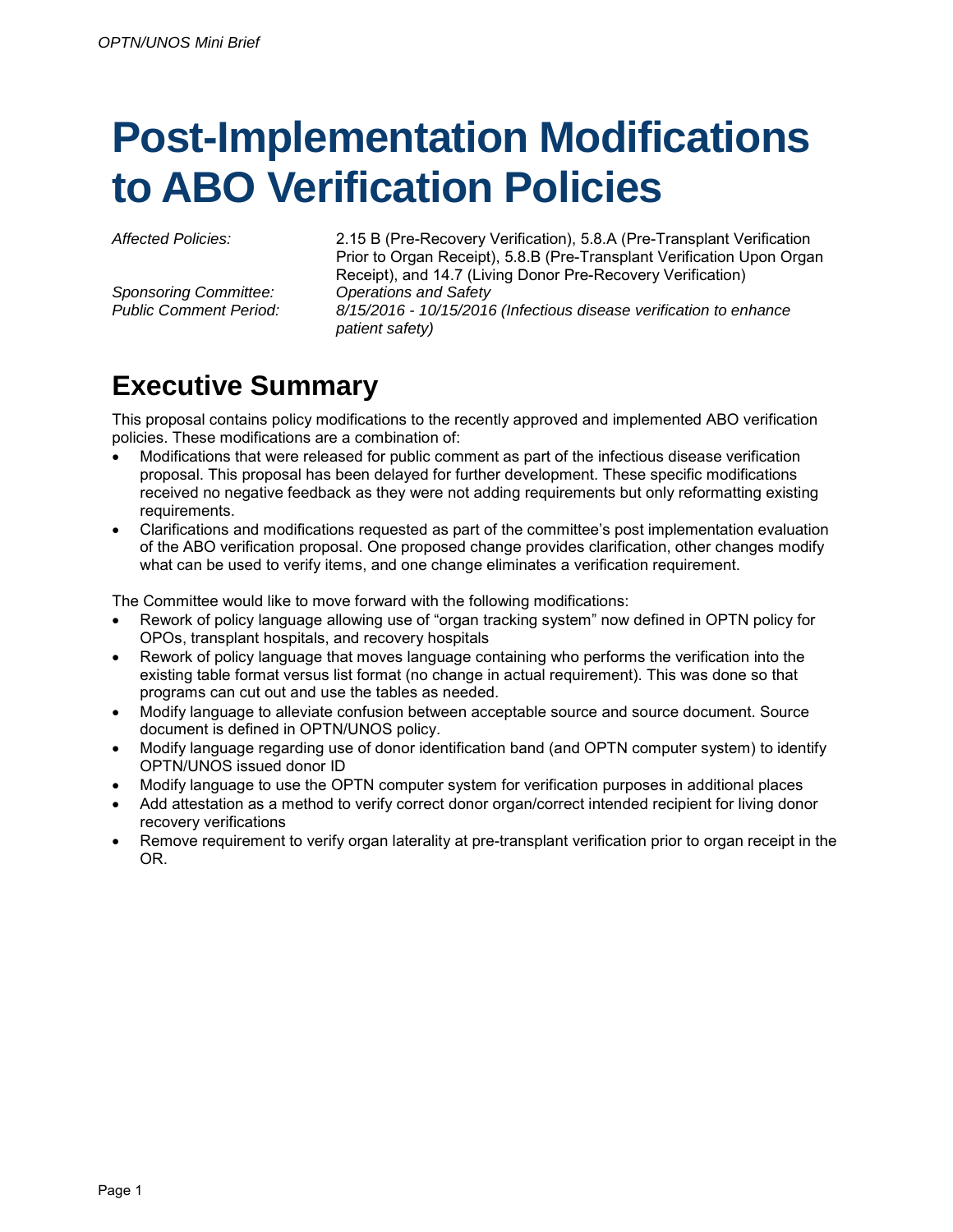### <span id="page-2-0"></span>**What problem will this proposal solve?**

Since the ABO verification policies became effective in June 2016, the community has requested clarifications or modifications to some of those policies. This proposal will address the least controversial of those requests. Some of the issues that have arisen since the implementation of the ABO verification policies include:

- Policy now includes a definition for an "organ tracking system" that originated with the electronic organ tracking system (TransNet) proposal. Members have asked whether that is the same as the phrase "OPTN-approved electronic method" that is used in the ABO verification policies.
- Members have asked for policies to be formatted into tables so that they will be easier to copy and paste into member specific documents.
- Members have asked for clarification between the phrases "acceptable sources" which is not defined and "source documents" which is a defined term.
- Members have asked for modifications regarding the use of donor identification band (and OPTN computer system) to identify OPTN/UNOS issued donor ID
- Members have asked to add attestation as a method to verify correct donor organ/correct intended recipient for living donor recovery verifications
- Members have asked to remove the requirement to verify organ laterality at pre-transplant verifications.

### <span id="page-2-1"></span>**Why should you support this proposal?**

This proposal will help clarify questions about policy and assist with implementation of ABO policies that became effective in June 2016.

The Operations and Safety Committee sent out a public comment proposal to add infectious disease verification processes where ABO verifications currently occur at pre-recovery and pre-transplant time points. The infectious disease verification proposal builds upon many of the same principles as the ABO verification policies therefore the policies are structured similarly. In developing the infectious disease verification proposal, the committee uncovered opportunities to improve the already approved ABO verification policies. Due to the adjustments still needed to operationalize ABO within the transplant community and public comment response to the infectious disease verification proposal, the Operations and Safety Committee decided not to move forward with infectious disease proposal at this time. Instead, the Committee plans a spring 2017 public comment proposal for the infectious disease verification issue.

The committee did not want to wait to make the corresponding improvements to the ABO verification policies that were included in the original public comment proposal. One of these is to identify the organ tracking system as a method that can be used for assistance. This was in the old language but since that implementation, a policy definition for the organ tracking system (TransNet) has been approved and needs to be used for clarity. The other modification in the original public comment was to move those persons that perform verifications into table format, as is the current style for OPO recovery verification policy. Putting this information in the table could allow the tables to be used more effectively. No public comments were made in opposition to these proposed changes.

The transplant community has made several requests through various channels including general public comment, member email communication, Transplant Administrators and Transplant Coordinators Committee discussions with Operations and Safety Committee leadership, regional administration, and site survey staff. Although many requests were not made in formal public comments, the Committee had planned to address these requests in post-public comment changes. These include clarifying the difference between acceptable sources and source documents and clarifying the requirements around verifying the donor ID. In some situations, donor ID was confused with a local identification number although donor ID has a specific OPTN policy definition. In addition, donor ID is not printed on a hospital patient identification band in various cases. Use of the OPTN computer system was added to assist in this verification part especially for those who do not have the option of using a TransNet printed identification band.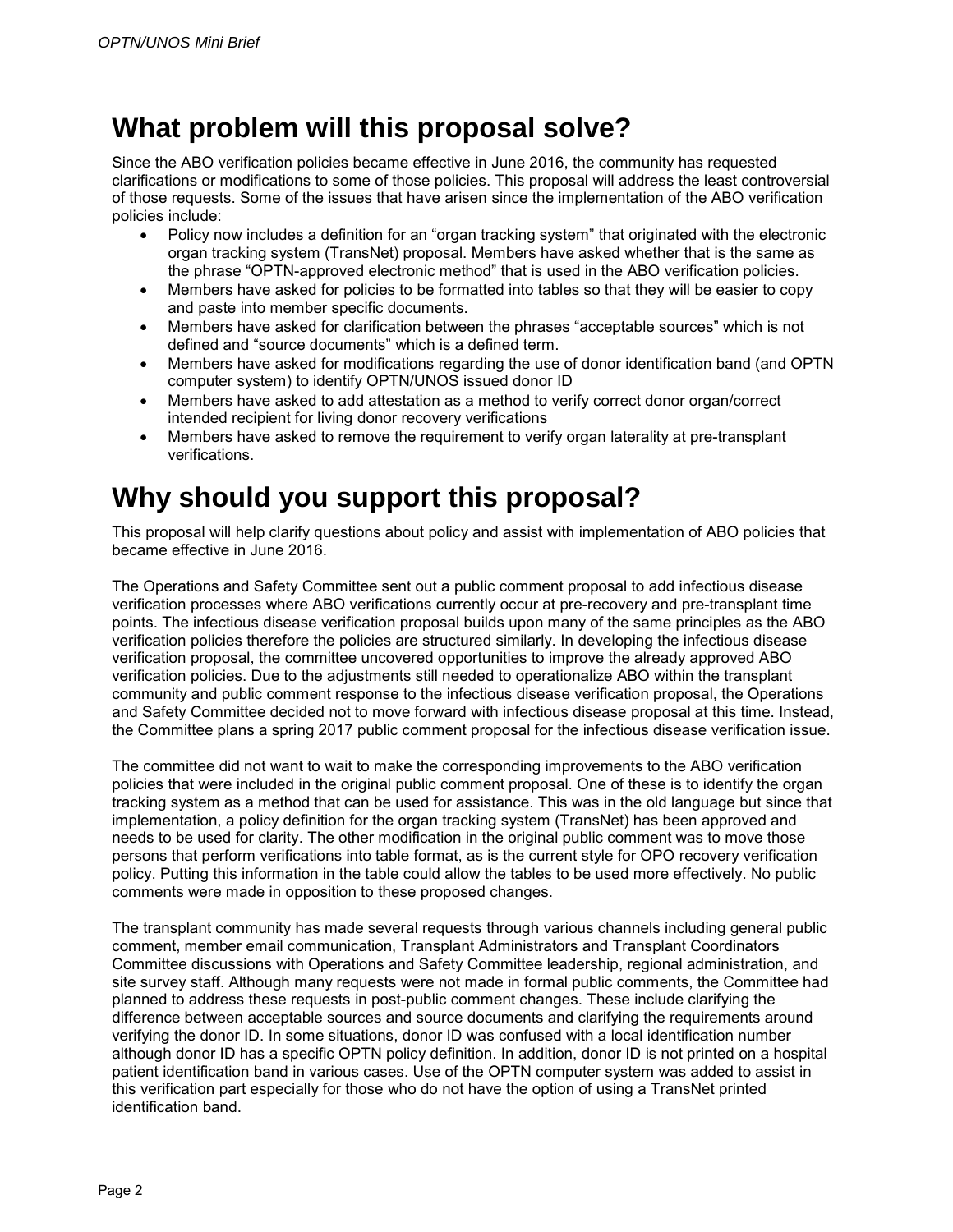Other changes requested by the community and proposed here include to delete organ laterality verification and add attestation for living donor recovery correct organ/correct intended recipient.. The requirement to verify organ laterality on the pre-transplant side has been proposed for deletion due to issues in obtaining timely documentation and changes late in the transplant process. Members in some cases have had to document unknown laterality. The other proposed modification is to allow attestation (a verbal or written statement by the persons conducting the verification) to be used when verifying the correct donor organ for the correct intended recipient. The attestation is allowed currently for compatible or incompatible blood types. This provides more flexibility and helps address limitations in that linked donor and recipient information is difficult to obtain within UNet.

Note: this proposal was amended on November 22, 2016 to keep the requirement to verify lung laterality if applicable at the pre-transplant verification at prior to organ receipt in the OR due to clinical implications and safety concerns if surgery starts prior to organ receipt.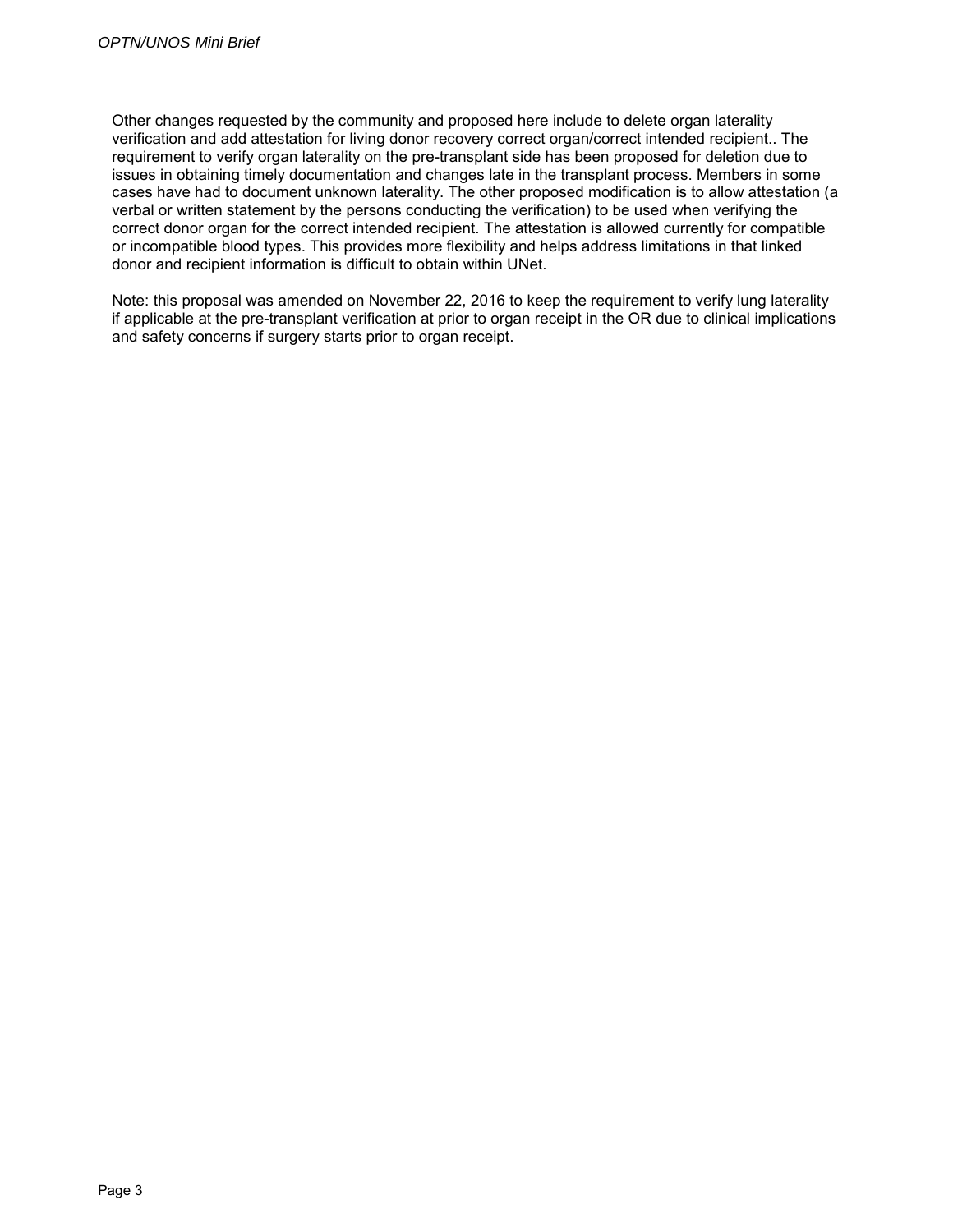#### *Table 1: Summary and Type of Proposed Changes*

| Proposed changes in original Infectious Disease Verification Public Comment Proposal                                                                                                                                                  |                                                                                                                                                          |
|---------------------------------------------------------------------------------------------------------------------------------------------------------------------------------------------------------------------------------------|----------------------------------------------------------------------------------------------------------------------------------------------------------|
| Proposed changes                                                                                                                                                                                                                      | Comments                                                                                                                                                 |
| Rework policy language allowing use of "organ tracking<br>system" now defined in OPTN policy for OPOs, transplant<br>hospitals, and recovery hospitals                                                                                | No opposing public comments made to this<br>language. Members support use of the<br>organ tracking system (TransNet) for<br>verification purposes        |
| Rework policy language that moves language containing who No opposing public comments made to this<br>performs the verification into the existing table format versus<br>list format (no change in actual requirement). This was done | language although some have commented<br>that the committee may want to revisit who                                                                      |
| so that programs can cut out and use the tables as needed.<br>Proposed changes made in response to clarify member questions and requests                                                                                              | performs the verification.                                                                                                                               |
|                                                                                                                                                                                                                                       |                                                                                                                                                          |
| Proposed changes                                                                                                                                                                                                                      | Comments                                                                                                                                                 |
| Modify language to alleviate confusion between acceptable<br>source and source document. Source document is defined<br>in OPTN/UNOS policy.                                                                                           | Request made by several transplant<br>administrators via letter and other<br>members via regional administration staff                                   |
| Modify language regarding use of donor identification band<br>(and OPTN computer system) to identify OPTN/UNOS<br>issued donor ID                                                                                                     | Request made by members via email,<br>regional administration staff, and living<br>donor site survey staff                                               |
| Add attestation as a method to verify correct donor organ<br>/correct intended recipient for living donor recovery<br>verifications                                                                                                   | Request made by members via email<br>and regional administration staff. Adds<br>another member option, but no new<br>requirements, to existing policies. |
| Remove requirement to verify organ laterality at pre-<br>transplant verifications                                                                                                                                                     | Request made by members via email<br>and regional administration staff.                                                                                  |

### <span id="page-4-0"></span>**How does this proposal impact the OPTN Strategic Plan?**

- 1. Increase the number of transplants: There is no impact to this goal.
- 2. Improve equity in access to transplants: There is no impact to this goal.
- 3. Improve waitlisted patient, living donor, and transplant recipient outcomes: There is no impact to this goal.
- 4. Promote living donor and transplant recipient safety: There is no impact to this goal
- 5. Promote the efficient management of the OPTN: This proposal will provide clarity and lessen the burden on members seeking answers or alternatives to comply with policy.

### <span id="page-4-1"></span>**How will the OPTN implement this proposal?**

The OPTN will implement this proposal through normal communication channels including a policy notice and Transplant Pro article highlighting changes made in response to member requests. Operations and Safety Committee members can give an update at regional meetings as well.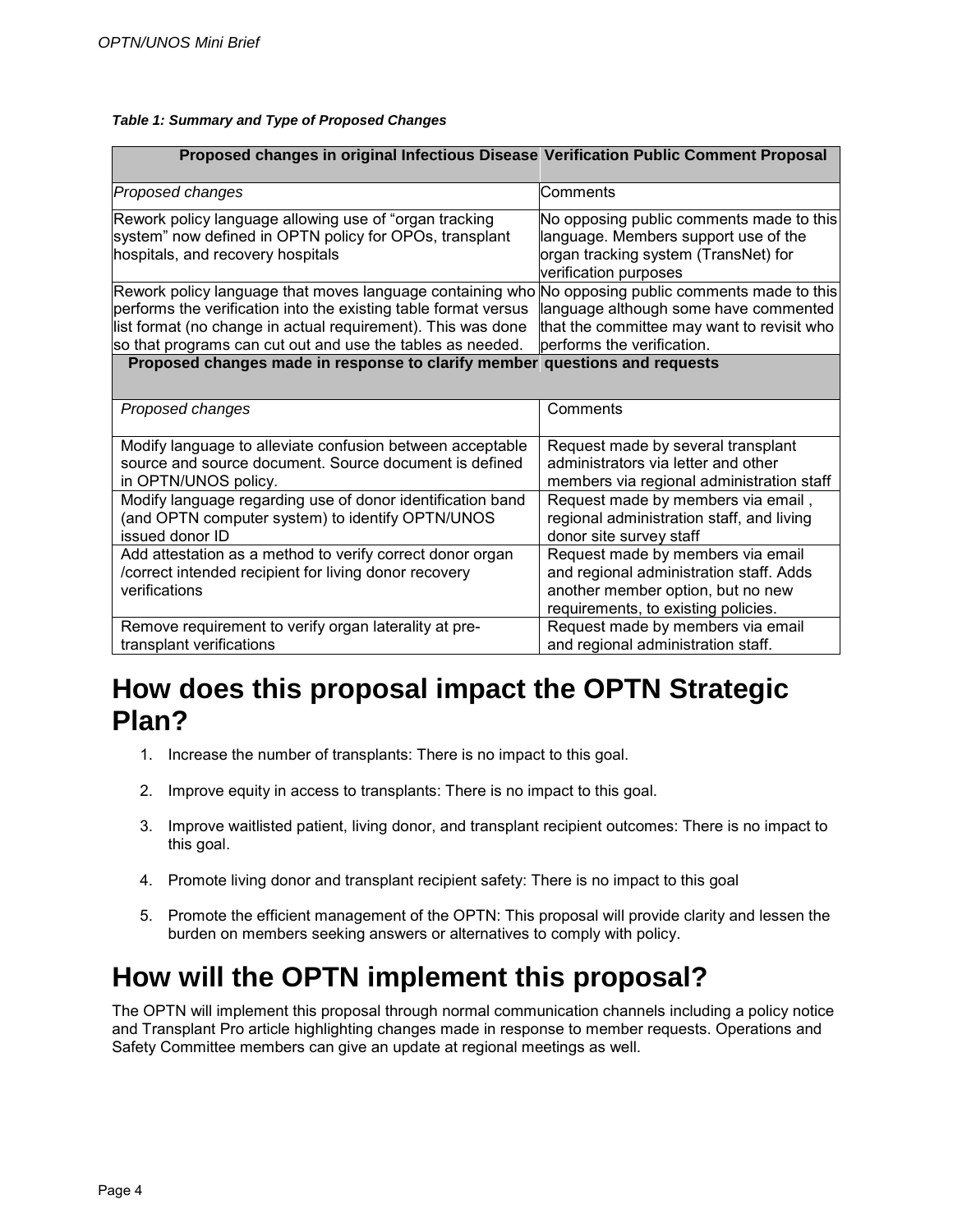## <span id="page-5-0"></span>**How will members implement this proposal?**

Members will need to familiarize themselves with the policy clarifications and adapt their policies and practices as needed. This will not increase any member compliance costs but instead should make it easier for members to understand and comply with existing policy requirements.

#### <span id="page-5-1"></span>**Will this proposal require members to submit additional data?**

No additional data will be required because of this proposal.

### <span id="page-5-2"></span>**How will members be evaluated for compliance with this proposal?**

At transplant hospitals, site surveyors would no longer:

- 1. Review the hospital's internal policies, procedures and/or protocols and interview staff to verify that the hospital has and follows a process that includes verification of the expected donor organ laterality as part of the pre-transplant verification.
- 2. Review a sample of medical records, and any material incorporated into the medical record for reference, for documentation that the organ laterality was verified between organ arrival and anastomosis as part of the pre-transplant verification.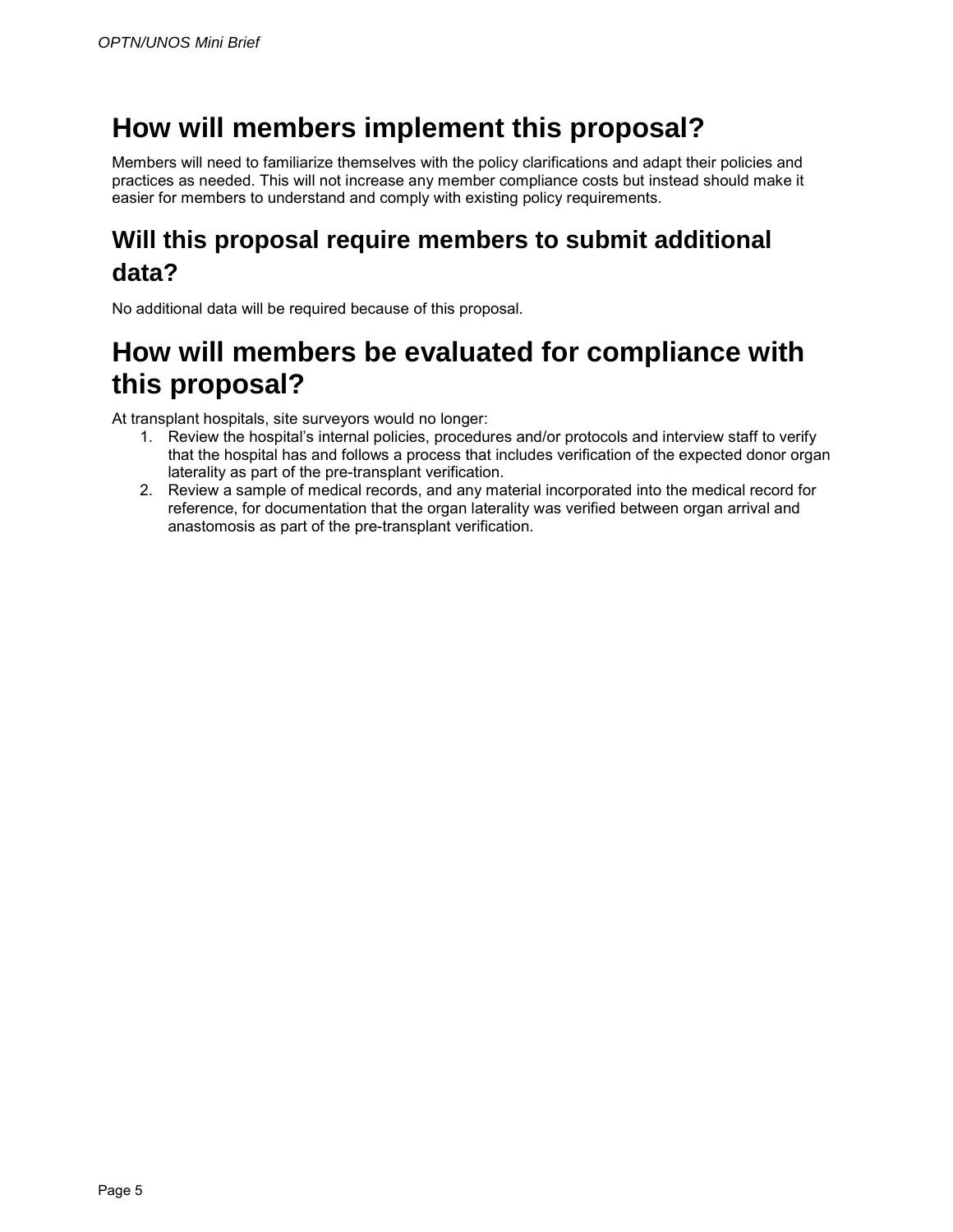## <span id="page-6-0"></span>**Policy or Bylaws Language**

Proposed new language is underlined (example) and language that is proposed for removal is struck through (example).

**RESOLVED, that changes to Policies 2.15 B (Pre-Recovery Verification), 5.8.A (Pre-Transplant Verification Prior to Organ Receipt), 5.8.B (Pre-Transplant Verification Upon Organ Receipt), and 14.7 (Living Donor Pre-Recovery Verification), are hereby approved, effective March 1, 2017.**

#### 1 **2.15.B Pre-Recovery Verification**

2 Host OPOs must develop and comply with a written protocol to perform a pre-recovery<br>3 verification for each organ recovered as required below. Qualified health care professio 3 verification for each organ recovered as required below. Qualified health care professionals,<br>4 a sa defined in the host OPO's protocol, must perform all verifications. At least one of the 4 as defined in the host OPO's protocol, must perform all verifications. At least one of the 45 individuals performing a verification must be an OPO staff member. individuals performing a verification must be an OPO staff member.

7 The host OPO must conduct a the verification prior to organ recovery according to *Table 2-2*  8 below. Assistance using an OPTN-approved electronic method is permitted. OPOs may use the 9 OPTN organ tracking system to assist with completion of this verification.

> **The host OPO must verify**  *all* **of the following information: Using at least** *one* **of these sources the following: By** *both* **of the following individuals:** Donor ID **• Donor's identification band** containing the donor ID • Donor identification band and OPTN computer system 1. On-site recovering surgeon 2. Qualified health care professional Organ (and laterality, if applicable) ● Donor medical record • OPTN computer system 1. On-site recovering surgeon 2. Qualified health care professional Donor blood type and subtype (if used for allocation) • Donor blood type and subtype source documents 1. On-site recovering surgeon 2. Qualified health care professional

#### 11 **Table 2-2: Pre-Recovery Verification Requirements**

12 15

6<br>7

 $10$ <br> $11$ 

13 When the intended recipient is known prior to organ recovery, the host OPO must verify *all* of the 14 additional information according to *Table 2-3* below.

#### 16 **Table 2-3: Additional Pre-Recovery Verification Requirements When the Intended Recipient**  17 **is Known Prior to Organ Recovery**

| The host OPO must verify<br>all of the following<br>information:                        | Using at least one of<br>these sources the: | By the following<br>individuals:           |
|-----------------------------------------------------------------------------------------|---------------------------------------------|--------------------------------------------|
| Intended recipient unique<br>identifier                                                 | • OPTN computer system                      | Two qualified health care<br>professionals |
| Intended recipient blood type                                                           | • OPTN computer system                      | Two qualified health care<br>professionals |
| Donor and intended recipient<br>are blood type compatible (or<br>intended incompatible) | • OPTN computer system                      | Two qualified health care<br>professionals |

18<br>19

19 The host OPO must document that the verifications were completed according to the OPO's protocol and 20 the above requirements.

the above requirements.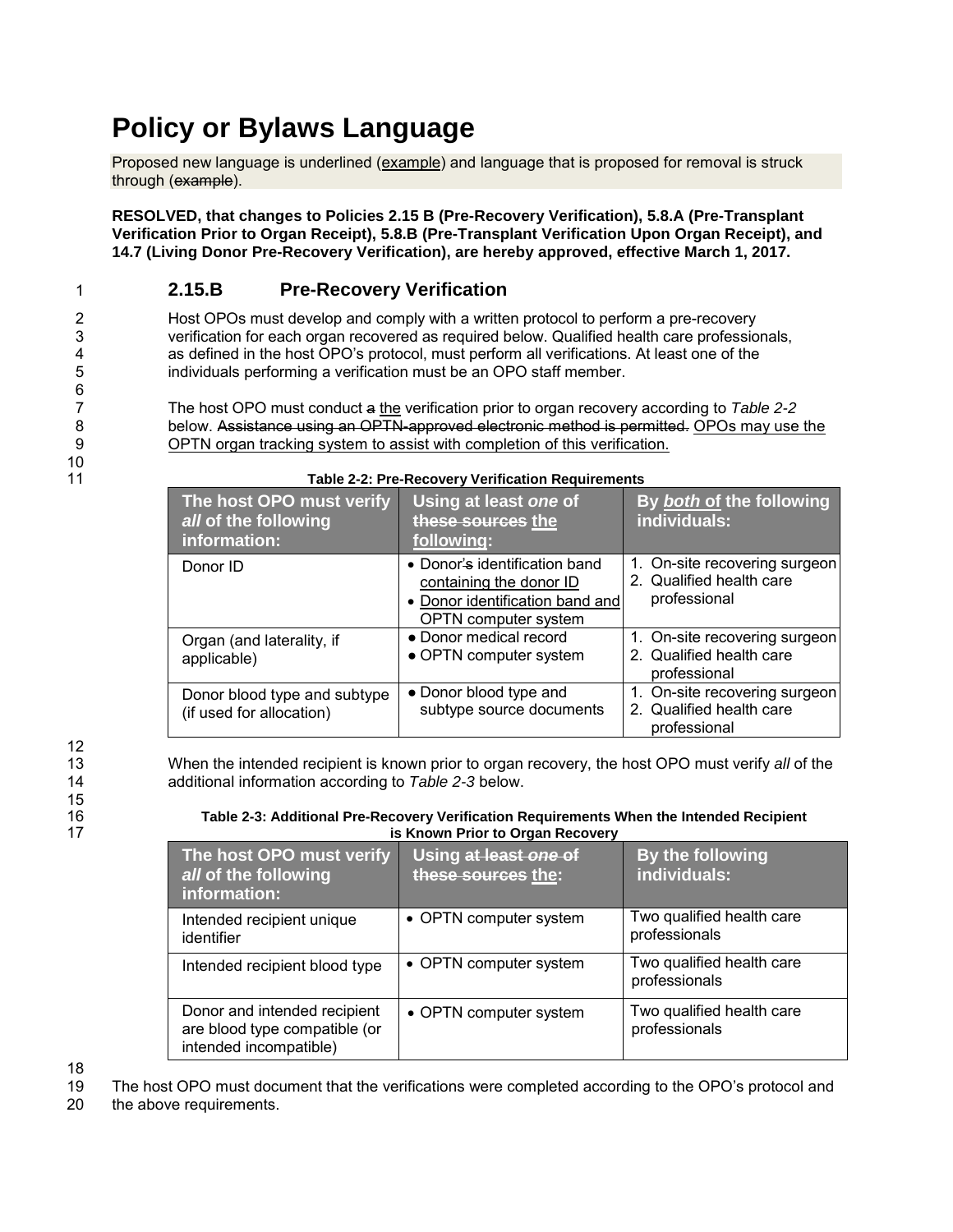21

25

#### 22 **5.8.A Pre-Transplant Verification Prior to Organ Receipt**

23 If the recipient surgery will begin prior to organ receipt in the operating room, the transplant 24 hospital must conduct a pre-transplant verification that meets *all* of the following requirements:

#### 1. Two licensed health care professionals must participate in the verification

- 2. 1. The intended recipient must be present in the operating room
- 3. 2. The verification must occur *either*:
	- a. Prior to induction of general anesthesia
	- b. Prior to incision if the patient has been receiving continuous sedation prior to arrival in the operating room
- 4. 3. Transplant hospitals must use at least one of the acceptable sources during the pretransplant verification prior to organ receipt to verify all of the following information according to in Table 5-2 below. Assistance using an OPTN-approved electronic method is permitted. Transplant hospitals may use the OPTN organ tracking system to assist with completion of this verification.

| The transplant hospital<br>must verify all of the<br>following information:                 | Using at least one of<br>these sources the<br>following:                                                                                              | By the following<br>individuals:                 |
|---------------------------------------------------------------------------------------------|-------------------------------------------------------------------------------------------------------------------------------------------------------|--------------------------------------------------|
| Expected donor ID                                                                           | OPTN computer system<br>Recipient medical record                                                                                                      | Two licensed health care<br>professionals        |
| Expected organ (and lung<br>laterality if applicable)                                       | • OPTN computer system<br>Recipient medical record                                                                                                    | Two licensed health care<br>professionals        |
| Expected donor blood type<br>and subtype<br>(if used for allocation)                        | • Donor blood type and<br>subtype source documents<br>OPTN computer system                                                                            | <b>Two licensed health care</b><br>professionals |
| Recipient unique identifier                                                                 | • Recipient identification<br>band                                                                                                                    | Two licensed health care<br>professionals        |
| Recipient blood type                                                                        | <u>• OPTN computer system</u><br>• Recipient blood type and<br>subtype source documents<br>• Recipient medical record                                 | Two licensed health care<br>professionals        |
| Expected donor and<br>recipient are blood type<br>compatible (or intended<br>incompatible). | • OPTN computer system<br>Recipient medical record<br><b>Attestation following</b><br>$\bullet$<br>verification of donor and<br>recipient blood types | Two licensed health care<br>professionals        |

#### 26 **Table 5-2: Pre-Transplant Verification Prior to Organ Receipt Requirements**

27

31

35

28 If a pre-transplant verification was conducted prior to organ receipt, the transplant hospital must<br>29 document that the verification was completed according to the hospital's protocol and the above 29 document that the verification was completed according to the hospital's protocol and the above 30 requirements.

#### 32 **5.8.B Pre-Transplant Verification Upon Organ Receipt**

33 At the time of organ receipt in the operating room, the transplant hospital must conduct a pre-34 transplant verification with *all* the following requirements:

1. The transplant surgeon and another licensed health care professional must participate in the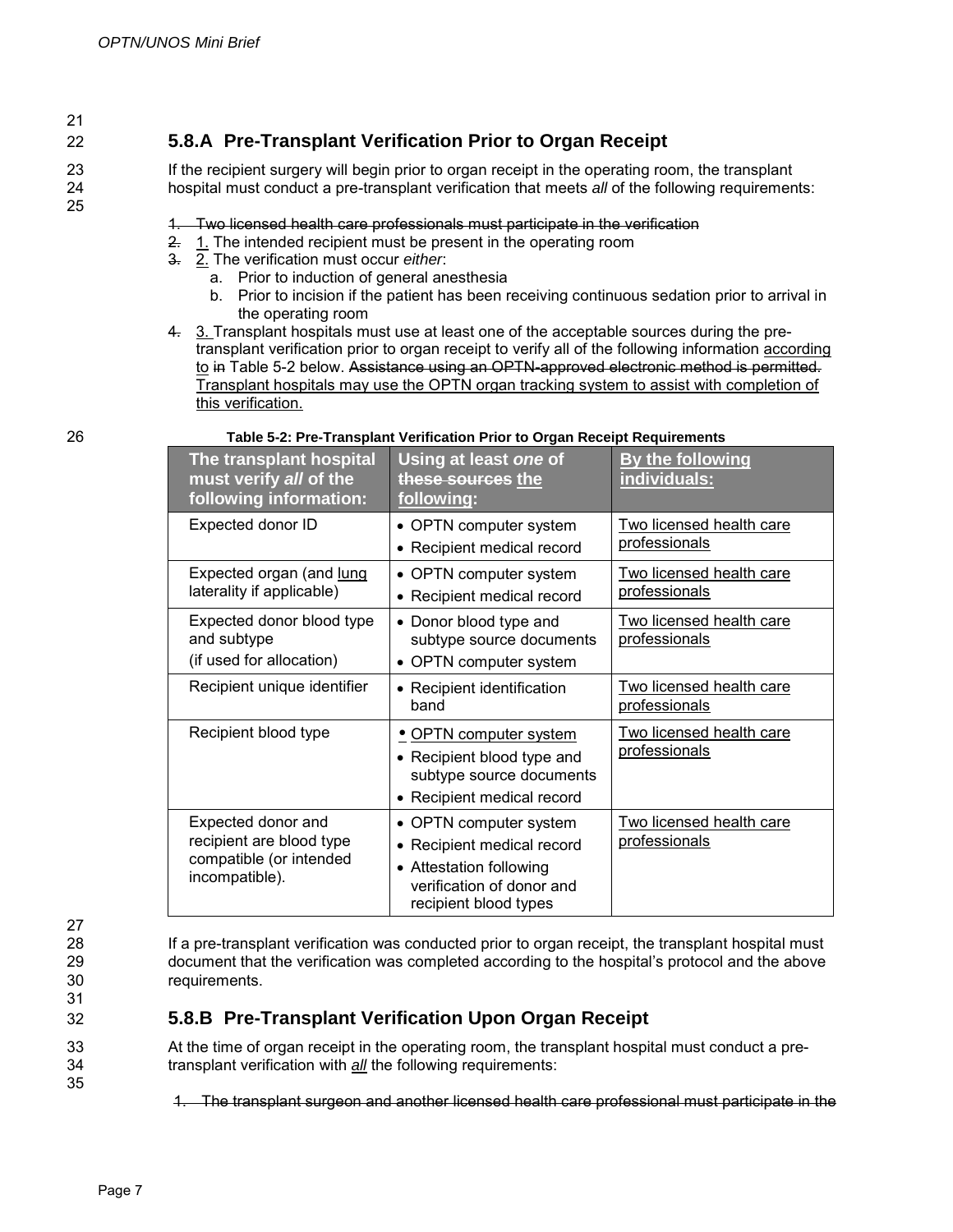verification

- 2. 1. The intended recipient must be present in the operating room
- $\overline{3}$ .  $\overline{2}$ . The verification must occur after the organ arrives in the operating room, but prior to anastomosis of the first organ
- 4. 3. Transplant hospitals must use at least one of the acceptable sources during the pretransplant verification upon organ receipt to verify all of the following information in according to *Table 5-3* below. Assistance using an OPTN-approved electronic method is permitted Transplant hospitals may use the OPTN organ tracking system to assist with completion of this verification.

| ×<br>I<br>۰,<br>×<br>٠ | I<br>× |
|------------------------|--------|
| ×                      |        |

| The transplant hospital<br>must verify all of the<br>following information:    | Using at least one of<br>these sources the<br>following:                                                                                                  | By both of the following<br>individuals:                                   |
|--------------------------------------------------------------------------------|-----------------------------------------------------------------------------------------------------------------------------------------------------------|----------------------------------------------------------------------------|
| Donor ID                                                                       | • External and internal organ<br>package labels<br>• Documentation with organ                                                                             | <b>Transplant surgeon</b><br>1.<br>2. Licensed health care<br>professional |
| Organ (and laterality if<br>applicable)                                        | • Organ received                                                                                                                                          | Transplant surgeon<br>1.<br>2.<br>Licensed health care<br>professional     |
| Donor blood type and<br>subtype<br>(if used for allocation)                    | • Donor blood type and<br>subtype source documents                                                                                                        | Transplant surgeon<br>1.<br>2. Licensed health care<br>professional        |
| Recipient unique identifier                                                    | • Recipient identification band                                                                                                                           | 1.<br><b>Transplant surgeon</b><br>2. Licensed health care<br>professional |
| Recipient blood type                                                           | • Recipient blood type source<br>documents<br>• Recipient medical record                                                                                  | <b>Transplant surgeon</b><br>1.<br>2. Licensed health care<br>professional |
| Donor and recipient are<br>blood type compatible (or<br>intended incompatible) | • OPTN computer system<br>• Recipient medical record<br>• Attestation following<br>verification of donor and<br>recipient blood types                     | 1.<br><b>Transplant surgeon</b><br>2. Licensed health care<br>professional |
| Correct donor organ has<br>been identified for the correct<br>recipient        | • Recipient medical record<br>• OPTN computer system<br>• Attestation following<br>verification of donor ID,<br>organ, and recipient unique<br>identifier | <b>Transplant surgeon</b><br>1.<br>2. Licensed health care<br>professional |

37 **Table 5-3: Pre-Transplant Verification Upon Organ Receipt Requirements**

- 38
- 
- 39 The transplant hospital must document that the pre-transplant verification upon organ receipt was 40 completed according to the hospital's protocol and the above requirements.
- 41

#### <sup>42</sup> **14.7 Living Donor Pre-Recovery Verification**

- 43 Recovery hospitals must develop and comply with a written protocol to perform pre-recovery
- 44 verifications as required below. 45
- 46 The recovery hospital must conduct a pre-recovery verification that meets *all* of the following
- 47 requirements: